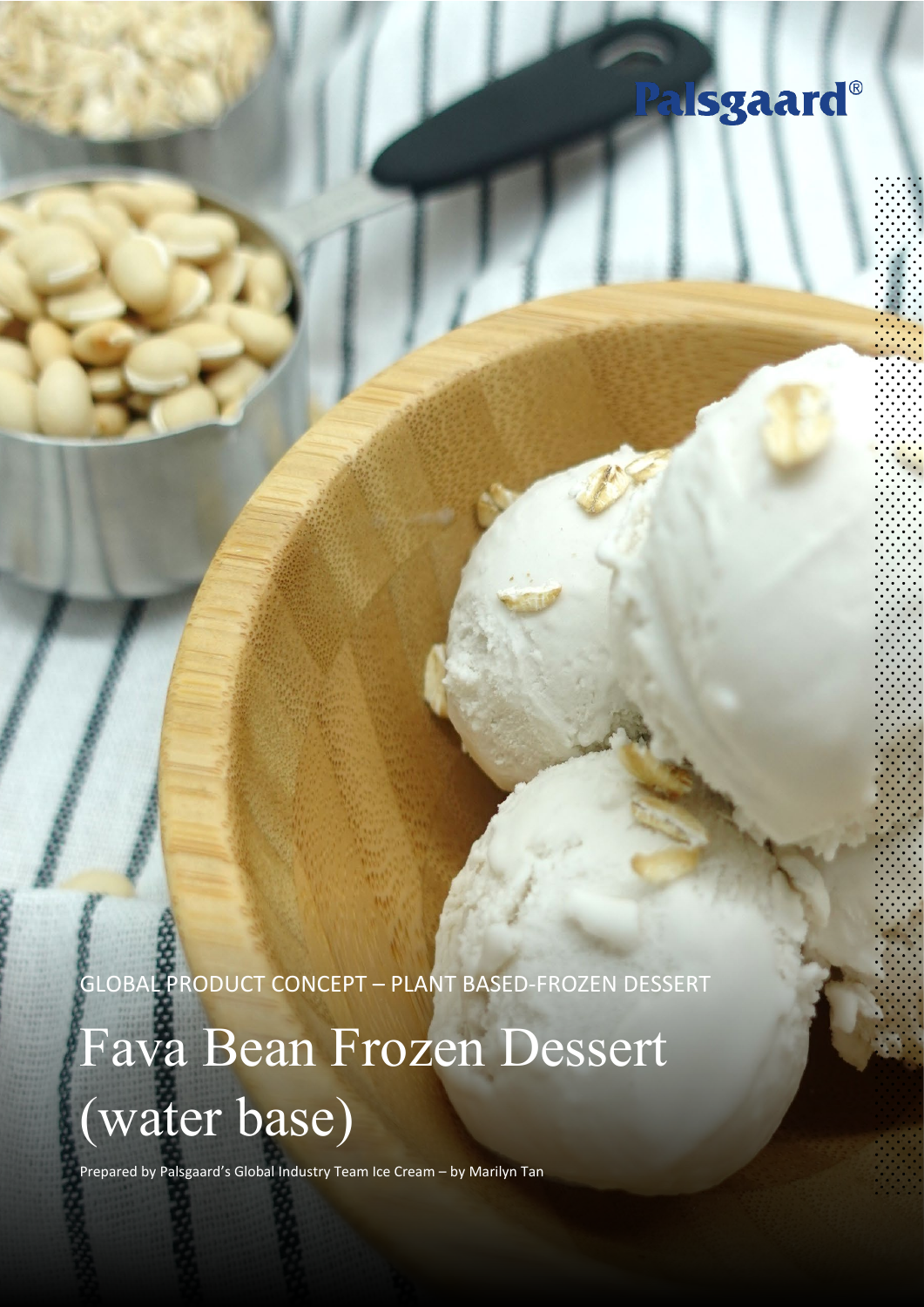

#### GLOBAL PRODUCT CONCEPT – PLANT-BASED FROZEN DESSERT

### Fava Bean Frozen Dessert (water base)

#### **BACKGROUND**

The market for plant-based frozen desserts / vegan ice cream is growing rapidly. But, as consumers expect the same properties as from a conventional ice cream in terms of creaminess, heat shock stability and melting resistance, manufacturers are in for a challenge. With a good emulsifier/stabiliser system and advice from Palsgaard on process and protein sources you'll be off to a good start.

#### **CHALLENGES IN PRODUCT DEVELOPMENT**

- High viscosity
- Poor overrun
- Poor mouthfeel
- Poor meltdown and heat shock performance
- Serum separation in plant-based frozen dessert mix

#### **PALSGAARD TECHNOLOGY**

Palsgaard® ExtruIce 379

Integrated mixture of emulsifier and stabilisers

Ingredient declaration:

- Mono- and diglycerides of fatty acids E 471
- Guar Gum E412
- Cellulose gum E466
- Carrageenan E407 (standardized with sucrose)
- Anti-oxidant

#### **PRODUCT ADVANTAGES**

- Cold dispersible
- Facilitates the incorporation of air into mix giving a high and stable overrun
- Prevent formation of ice crystals hence giving a creamy and uniform texture
- Provides dryness on extrusion and excellent stand up and meltdown properties
- Protects the ice cream / plant-based frozen dessert against heat shock damage when exposed to fluctuating temperatures during distribution and storage
- Attractive cost-in use
- Kosher / Halal certified
- Produced in CO<sub>2</sub>-neutral factories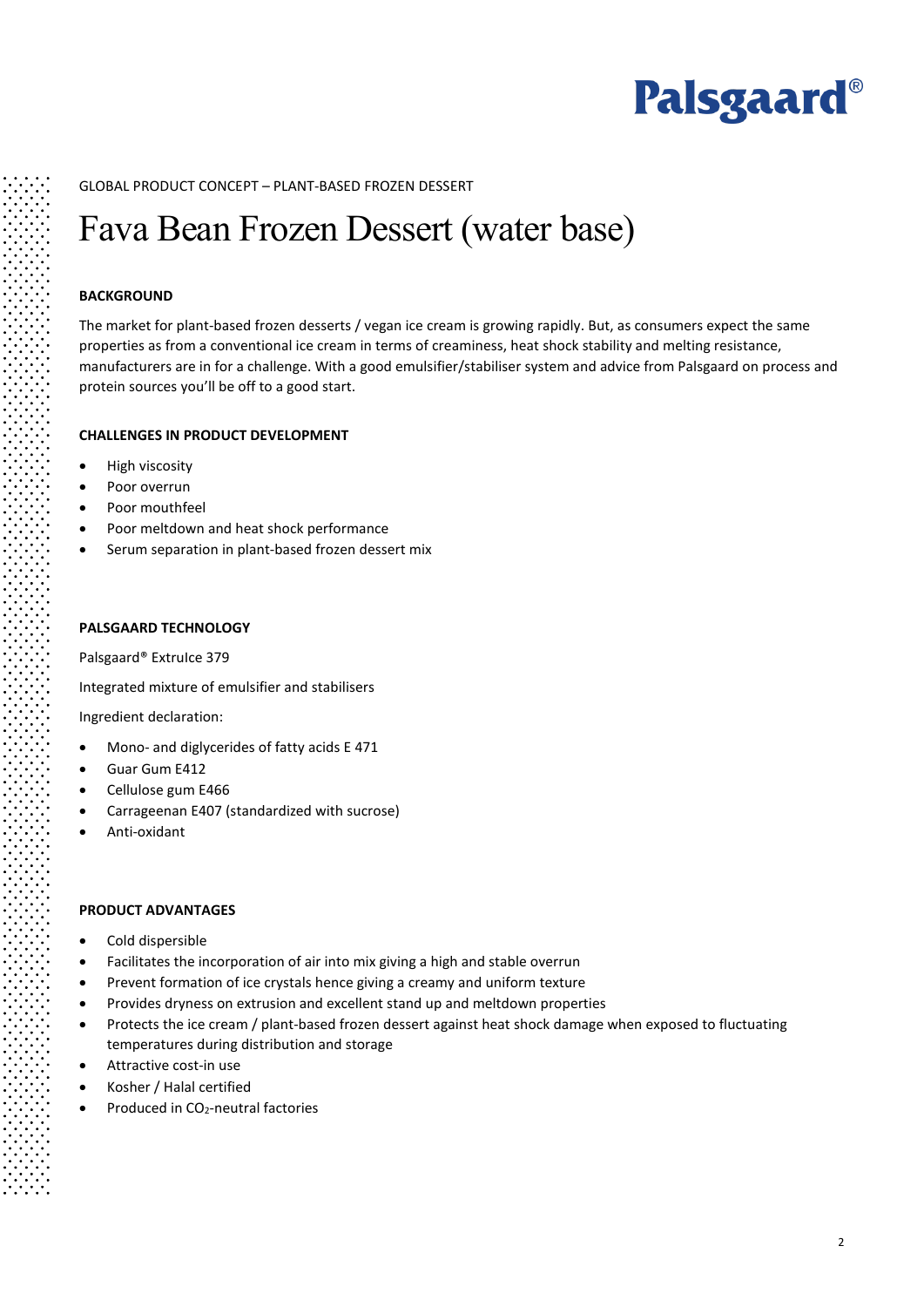

PALSGAARD® EXTRUICE 379

## Fava Bean Frozen Dessert – Recipe Suggestion



#### **Recipe**

|                                       | Percentage |
|---------------------------------------|------------|
| Palsgaard® Extruice 379               | 0.50       |
| Sugar                                 | 12.00      |
| Glucose Syrup                         | 10.00      |
| Hydrogenated Coconut Oil <sup>2</sup> | 10.00      |
| Faba bean Isolate FB65 <sup>3</sup>   | 1.60       |
| Salt                                  | 0.10       |
| Water up to                           | 100.0%     |
| <sup>1</sup> From Pure Harvest        |            |
|                                       |            |

*2 From Oleo Fats*

*3 From Herba*

#### **Composition**

|                         | Percentage |
|-------------------------|------------|
| Fat                     | 9.99       |
| Protein                 | 1.04       |
| Palsgaard® Extruice 379 | 0.50       |
| <b>Total Solids</b>     | 30.76      |